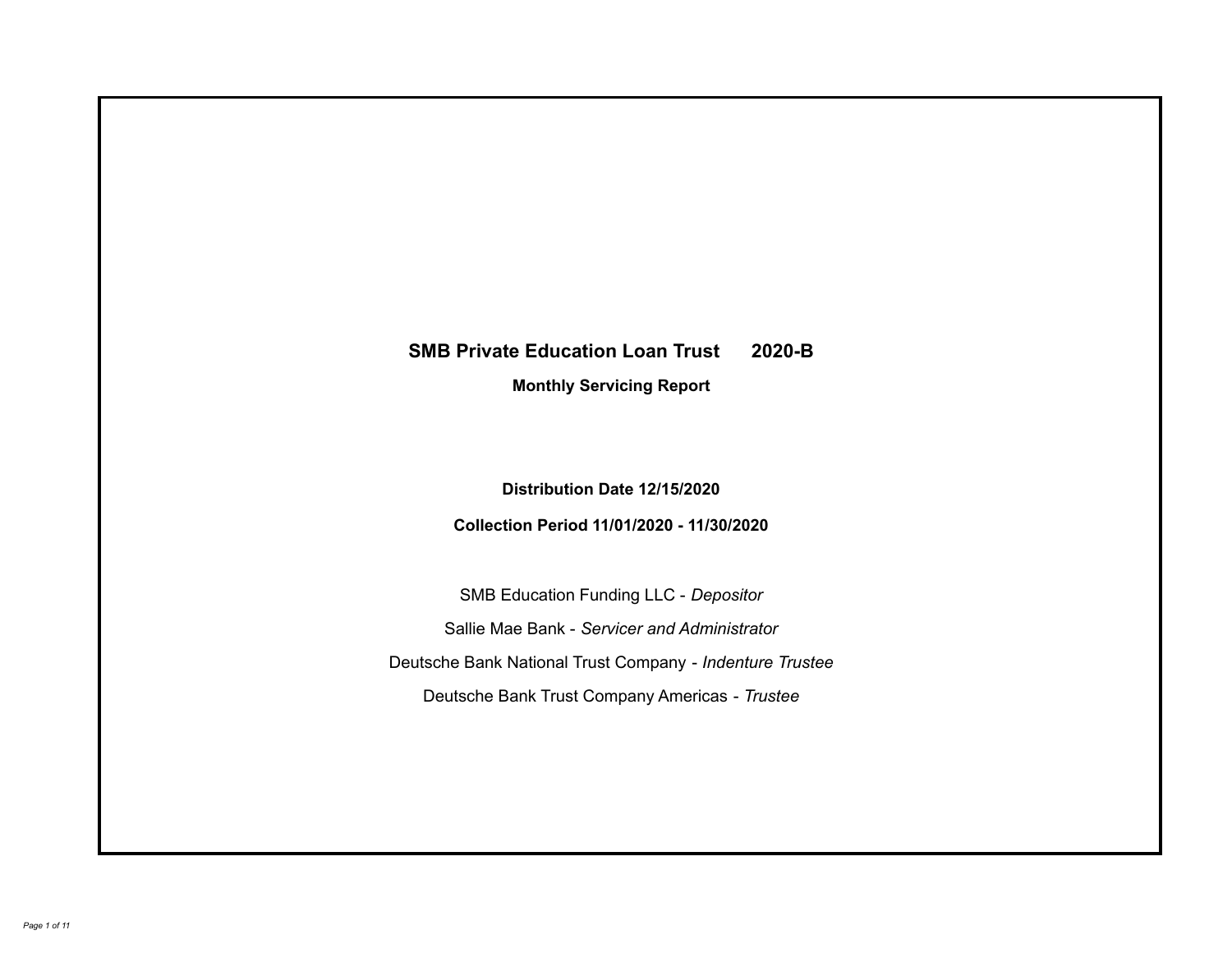A

| <b>Student Loan Portfolio Characteristics</b>   | <b>Settlement Date</b><br>08/12/2020 | 10/31/2020       | 11/30/2020       |
|-------------------------------------------------|--------------------------------------|------------------|------------------|
| <b>Principal Balance</b>                        | \$734,844,784.09                     | \$710,058,463.20 | \$709,281,414.54 |
| Interest to be Capitalized Balance              | 52,295,956.84                        | 55,748,400.49    | 49,704,360.23    |
| Pool Balance                                    | \$787,140,740.93                     | \$765,806,863.69 | \$758,985,774.77 |
| Weighted Average Coupon (WAC)                   | 8.62%                                | 8.64%            | 8.64%            |
| Weighted Average Remaining Term                 | 138.65                               | 139.25           | 138.87           |
| Number of Loans                                 | 63,922                               | 62,337           | 61,719           |
| Number of Borrowers                             | 60,883                               | 59,381           | 58,796           |
| Pool Factor                                     |                                      | 0.972896998      | 0.964231344      |
| Since Issued Total Constant Prepayment Rate (1) |                                      | 11.31%           | 10.64%           |

| <b>Debt Securities</b> | Cusip/Isin | 11/16/2020       | 12/15/2020       |
|------------------------|------------|------------------|------------------|
| A <sub>1</sub> A       | 78449XAA0  | \$556,140,615.52 | \$547,090,639.13 |
| A1B                    | 78449XAB8  | \$50,052,655.40  | \$49,238,157.53  |
|                        | 78449XAC6  | \$53,000,000.00  | \$53,000,000.00  |

| $\sim$<br>U | <b>Certificates</b> | Cusip/Isin | 11/16/2020   | 12/15/2020   |
|-------------|---------------------|------------|--------------|--------------|
|             | Residual            | 78449X102  | \$100,000.00 | \$100,000.00 |

| -<br>◡ | <b>Account Balances</b> | 11/16/2020     | 12/15/2020    |
|--------|-------------------------|----------------|---------------|
|        | Reserve Account Balance | \$2,002,442.00 | 2,002,442.00  |
|        | <b>Tese</b>             |                | $\sim$ $\sim$ |
|        |                         |                |               |

| ь. | <b>Asset / Liability</b>               | 11/16/2020       | 12/15/2020       |
|----|----------------------------------------|------------------|------------------|
|    | Overcollateralization Percentage       | 13.92%           | 14.45%           |
|    | Specified Overcollateralization Amount | \$191,451,715.92 | \$189,746,443.69 |
|    | Actual Overcollateralization Amount    | \$106,613,592.77 | \$109,656,978.11 |

(1) For additional information, see 'Since Issued CPR Methodology' found on page 10 of this report.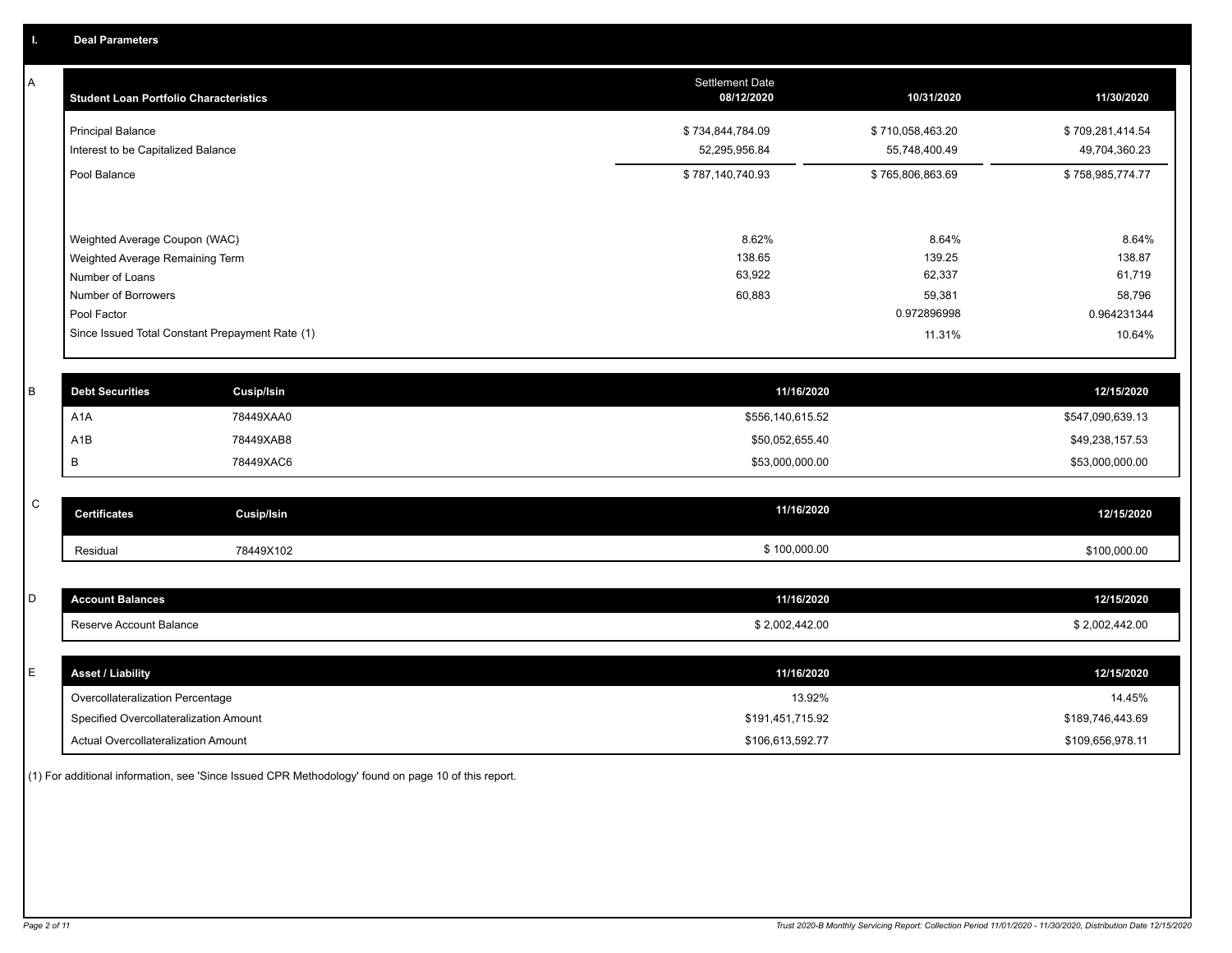# **II. 2020-B Trust Activity 11/01/2020 through 11/30/2020**

| A<br><b>Student Loan Principal Receipts</b>                           |                 |  |
|-----------------------------------------------------------------------|-----------------|--|
| <b>Borrower Principal</b>                                             | 7,882,349.61    |  |
| <b>Consolidation Activity Principal</b>                               | 0.00            |  |
| Seller Principal Reimbursement                                        | 840.53          |  |
| Servicer Principal Reimbursement                                      | 0.00            |  |
| Delinquent Principal Purchases by Servicer                            | 0.00            |  |
| <b>Other Principal Deposits</b>                                       | 84,921.81       |  |
| <b>Total Principal Receipts</b>                                       | \$7,968,111.95  |  |
| В<br><b>Student Loan Interest Receipts</b>                            |                 |  |
| <b>Borrower Interest</b>                                              | 3,124,879.07    |  |
| <b>Consolidation Activity Interest</b>                                | 0.00            |  |
| Seller Interest Reimbursement                                         | 3.93            |  |
| Servicer Interest Reimbursement                                       | 0.00            |  |
| Delinquent Interest Purchases by Servicer                             | 0.00            |  |
| Other Interest Deposits                                               | 121.12          |  |
| <b>Total Interest Receipts</b>                                        | \$3,125,004.12  |  |
| C<br><b>Recoveries on Realized Losses</b>                             | \$48,509.06     |  |
| D<br><b>Investment Income</b>                                         | \$213.12        |  |
| Е<br><b>Funds Borrowed from Next Collection Period</b>                | \$0.00          |  |
| F<br><b>Funds Repaid from Prior Collection Period</b>                 | \$0.00          |  |
| G<br>Loan Sale or Purchase Proceeds                                   | \$0.00          |  |
| H<br>Initial Deposits to Distribution Account                         | \$0.00          |  |
| <b>Excess Transferred from Other Accounts</b>                         | \$0.00          |  |
| <b>Borrower Benefit Reimbursements</b><br>J                           | \$0.00          |  |
| Κ<br><b>Other Deposits</b>                                            | \$0.00          |  |
| <b>Other Fees Collected</b><br>L                                      | \$0.00          |  |
| М<br><b>AVAILABLE FUNDS</b>                                           | \$11,141,838.25 |  |
| N<br>Non-Cash Principal Activity During Collection Period             | \$7,191,063.29  |  |
| Aggregate Purchased Amounts by the Depositor, Servicer or Seller<br>O | \$85,042.93     |  |
| P<br>Aggregate Loan Substitutions                                     | \$0.00          |  |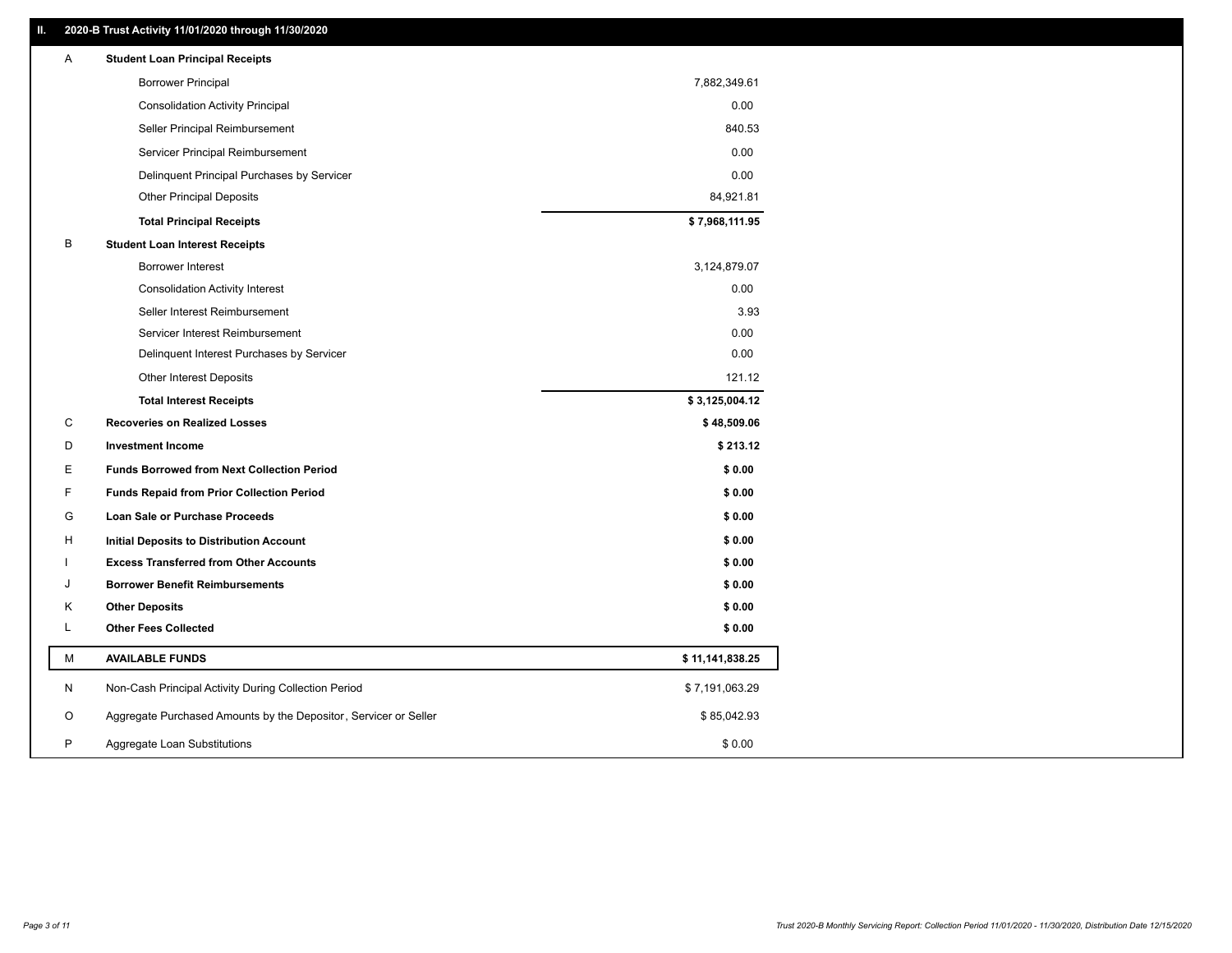|                   |                       |                          |         |                                                           | <b>Loans by Repayment Status</b> |                            |                          |         |                                                           |                |                            |
|-------------------|-----------------------|--------------------------|---------|-----------------------------------------------------------|----------------------------------|----------------------------|--------------------------|---------|-----------------------------------------------------------|----------------|----------------------------|
|                   |                       |                          |         | 11/30/2020                                                |                                  |                            |                          |         | 10/31/2020                                                |                |                            |
|                   |                       | <b>Wtd Avg</b><br>Coupon | # Loans | Principal and<br><b>Interest Accrued</b><br>to Capitalize | % of Principal                   | % of Loans in<br>Repay (1) | <b>Wtd Avg</b><br>Coupon | # Loans | Principal and<br><b>Interest Accrued</b><br>to Capitalize | % of Principal | % of Loans in<br>Repay (1) |
| INTERIM:          | IN SCHOOL             | 9.84%                    | 9,951   | \$130,100,525.82                                          | 17.141%                          | $-$ %                      | 9.83%                    | 9,962   | \$129,343,603.95                                          | 16.890%        | $-$ %                      |
|                   | <b>GRACE</b>          | 9.38%                    | 1,667   | \$23,092,233.63                                           | 3.043%                           | $-$ %                      | 9.37%                    | 3,543   | \$48,261,486.00                                           | 6.302%         | $-$ %                      |
|                   | <b>DEFERMENT</b>      | 9.06%                    | 3,038   | \$38,942,215.35                                           | 5.131%                           | $-$ %                      | 9.06%                    | 3,007   | \$38,372,672.13                                           | 5.011%         | $-$ %                      |
| <b>REPAYMENT:</b> | <b>CURRENT</b>        | 8.27%                    | 44,579  | \$531,906,942.53                                          | 70.081%                          | 93.835%                    | 8.22%                    | 43,272  | \$514,202,761.28                                          | 67.145%        | 93.520%                    |
|                   | 31-60 DAYS DELINQUENT | 8.72%                    | 614     | \$8,460,288.25                                            | 1.115%                           | 1.493%                     | 8.70%                    | 638     | \$9,073,259.73                                            | 1.185%         | 1.650%                     |
|                   | 61-90 DAYS DELINQUENT | 8.92%                    | 294     | \$3,821,616.32                                            | 0.504%                           | 0.674%                     | 9.43%                    | 300     | \$3,666,799.74                                            | 0.479%         | 0.667%                     |
|                   | > 90 DAYS DELINQUENT  | 9.23%                    | 158     | \$2,032,528.25                                            | 0.268%                           | 0.359%                     | 8.96%                    | 170     | \$2,403,878.93                                            | 0.314%         | 0.437%                     |
|                   | FORBEARANCE           | 8.85%                    | 1,418   | \$20,629,424.62                                           | 2.718%                           | 3.639%                     | 8.81%                    | 1,445   | \$20,482,401.93                                           | 2.675%         | 3.725%                     |
| <b>TOTAL</b>      |                       |                          | 61,719  | \$758,985,774.77                                          | 100.00%                          | 100.00%                    |                          | 62,337  | \$765,806,863.69                                          | 100.00%        | 100.00%                    |

Percentages may not total 100% due to rounding \*

1 Loans classified in "Repayment" include any loan for which interim interest only, \$25 fixed payments or full principal and interest payments are due.

|                 |                                                                                                                              |                          |         |                                                                  | <b>Loans by Borrower Status</b> |                                |                          |         |                                                                  |                |                                |
|-----------------|------------------------------------------------------------------------------------------------------------------------------|--------------------------|---------|------------------------------------------------------------------|---------------------------------|--------------------------------|--------------------------|---------|------------------------------------------------------------------|----------------|--------------------------------|
|                 |                                                                                                                              |                          |         | 11/30/2020                                                       |                                 |                                |                          |         | 10/31/2020                                                       |                |                                |
|                 |                                                                                                                              | <b>Wtd Avg</b><br>Coupon | # Loans | <b>Principal and</b><br><b>Interest Accrued</b><br>to Capitalize | % of Principal                  | % of Loans in<br>P&I Repay (2) | <b>Wtd Avg</b><br>Coupon | # Loans | <b>Principal and</b><br><b>Interest Accrued</b><br>to Capitalize | % of Principal | % of Loans in<br>P&I Repay (2) |
| <b>INTERIM:</b> | IN SCHOOL                                                                                                                    | 9.29%                    | 19,637  | \$262,300,989.11                                                 | 34.559%                         | $-$ %                          | 9.28%                    | 19,662  | \$261,603,316.23                                                 | 34.160%        | $-$ %                          |
|                 | <b>GRACE</b>                                                                                                                 | 8.89%                    | 3,385   | \$49,113,959.77                                                  | 6.471%                          | $-$ %                          | 8.85%                    | 7,125   | \$100,211,380.44                                                 | 13.086%        | $-$ %                          |
|                 | <b>DEFERMENT</b>                                                                                                             | 8.60%                    | 5,500   | \$69,168,037.09                                                  | 9.113%                          | $-$ %                          | 8.59%                    | 5,436   | \$67,831,832.25                                                  | 8.858%         | $-$ %                          |
| P&I REPAYMENT:  | <b>CURRENT</b>                                                                                                               | 8.11%                    | 30,804  | \$344,580,602.49                                                 | 45.400%                         | 91.062%                        | 7.99%                    | 27,657  | \$301,785,931.16                                                 | 39.408%        | 89.774%                        |
|                 | 31-60 DAYS DELINQUENT                                                                                                        | 8.61%                    | 555     | \$7,733,802.42                                                   | 1.019%                          | 2.044%                         | 8.60%                    | 562     | \$8,081,243.19                                                   | 1.055%         | 2.404%                         |
|                 | 61-90 DAYS DELINQUENT                                                                                                        | 8.85%                    | 267     | \$3,483,517.94                                                   | 0.459%                          | 0.921%                         | 9.41%                    | 283     | \$3,429,379.52                                                   | 0.448%         | 1.020%                         |
|                 | > 90 DAYS DELINQUENT                                                                                                         | 9.26%                    | 153     | \$1,975,441.33                                                   | 0.260%                          | 0.522%                         | 8.96%                    | 167     | \$2,381,378.97                                                   | 0.311%         | 0.708%                         |
|                 | <b>FORBEARANCE</b>                                                                                                           | 8.85%                    | 1,418   | \$20,629,424.62                                                  | 2.718%                          | 5.452%                         | 8.81%                    | 1,445   | \$20,482,401.93                                                  | 2.675%         | 6.093%                         |
| <b>TOTAL</b>    | Percentages may not total 100% due to rounding                                                                               |                          | 61,719  | \$758,985,774.77                                                 | 100.00%                         | 100.00%                        |                          | 62,337  | \$765,806,863.69                                                 | 100.00%        | 100.00%                        |
|                 | 2 Loans classified in "P&I Repayment" includes only those loans for which scheduled principal and interest payments are due. |                          |         |                                                                  |                                 |                                |                          |         |                                                                  |                |                                |

To conform with company standard reporting these sections now include Principal and Interest Accrued to Capitalize .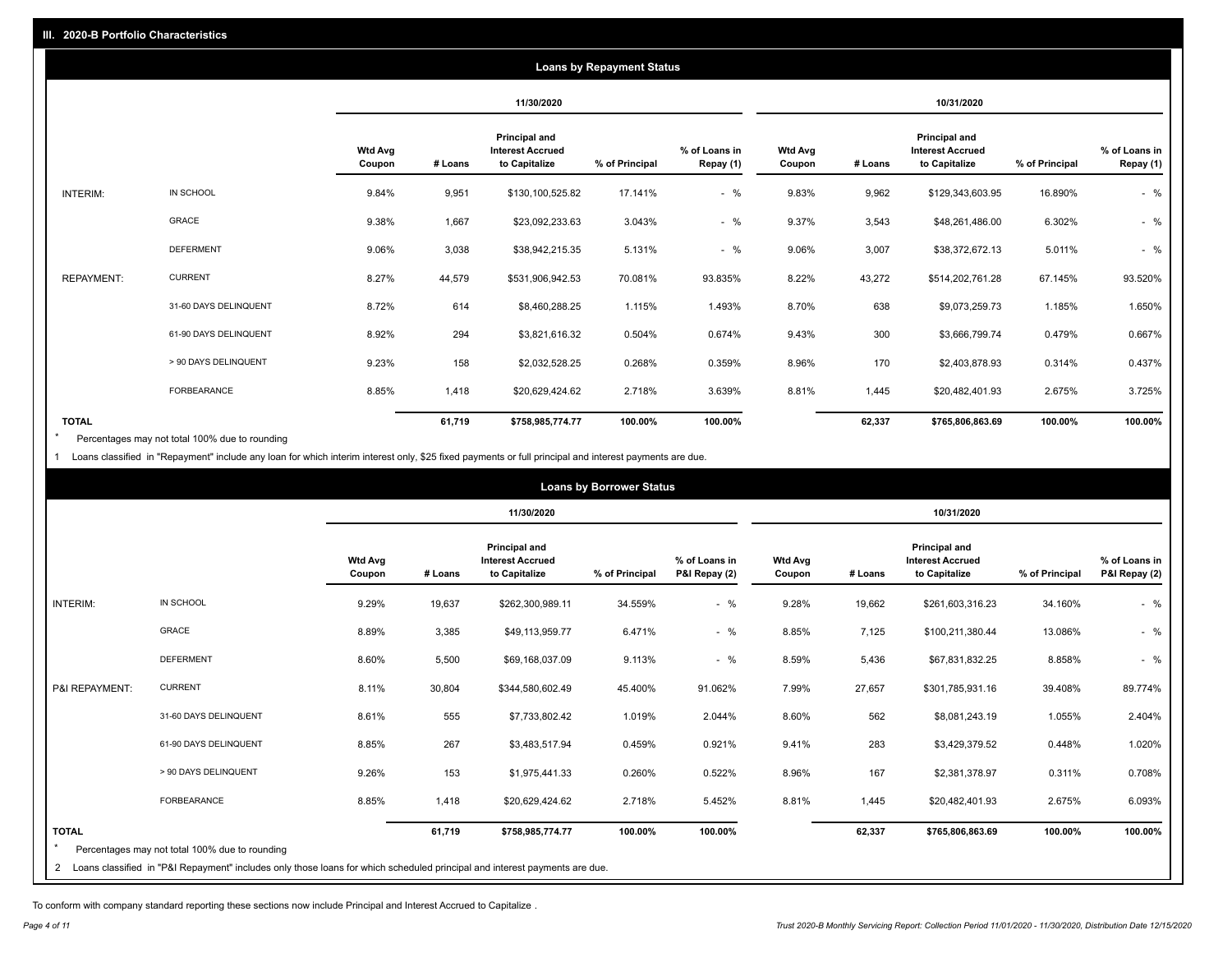|                                                                                                  | 11/30/2020       | 10/31/2020       |  |
|--------------------------------------------------------------------------------------------------|------------------|------------------|--|
| Pool Balance                                                                                     | \$758,985,774.77 | \$765,806,863.69 |  |
| Total # Loans                                                                                    | 61,719           | 62,337           |  |
| Total # Borrowers                                                                                | 58,796           | 59,381           |  |
| Weighted Average Coupon                                                                          | 8.64%            | 8.64%            |  |
| Weighted Average Remaining Term                                                                  | 138.87           | 139.25           |  |
| Percent of Pool - Cosigned                                                                       | 92.0%            | 91.9%            |  |
| Percent of Pool - Non Cosigned                                                                   | 8.0%             | 8.1%             |  |
| Borrower Interest Accrued for Period                                                             | \$4,968,939.63   | \$5,177,658.10   |  |
| Outstanding Borrower Interest Accrued                                                            | \$54,438,750.37  | \$60,514,176.29  |  |
| Gross Principal Realized Loss - Periodic *                                                       | \$676,774.83     | \$509,714.12     |  |
| Gross Principal Realized Loss - Cumulative *                                                     | \$1,666,103.35   | \$989,328.52     |  |
| Recoveries on Realized Losses - Periodic                                                         | \$48,509.06      | \$25,152.61      |  |
| Recoveries on Realized Losses - Cumulative                                                       | \$73,661.67      | \$25,152.61      |  |
| Net Losses - Periodic                                                                            | \$628,265.77     | \$484,561.51     |  |
| Net Losses - Cumulative                                                                          | \$1,592,441.68   | \$964,175.91     |  |
| Non-Cash Principal Activity - Capitalized Interest                                               | \$7,869,943.23   | \$992,395.83     |  |
| Since Issued Total Constant Prepayment Rate (CPR) (1)                                            | 10.64%           | 11.31%           |  |
| Loan Substitutions                                                                               | \$0.00           | \$0.00           |  |
| <b>Cumulative Loan Substitutions</b>                                                             | \$0.00           | \$0.00           |  |
| <b>Unpaid Servicing Fees</b>                                                                     | \$0.00           | \$0.00           |  |
| <b>Unpaid Administration Fees</b>                                                                | \$0.00           | \$0.00           |  |
| <b>Unpaid Carryover Servicing Fees</b>                                                           | \$0.00           | \$0.00           |  |
| Note Interest Shortfall                                                                          | \$0.00           | \$0.00           |  |
| Loans in Modification                                                                            | \$24,057,814.29  | \$23,771,794.71  |  |
| % of Loans in Modification as a % of Loans in Repayment (P&I)                                    | 6.72%            | 7.53%            |  |
|                                                                                                  |                  |                  |  |
| % Annualized Gross Principal Realized Loss - Periodic as a %<br>of Loans in Repayment (P&I) * 12 | 2.27%            | 1.94%            |  |
| % Gross Principal Realized Loss - Cumulative as a % of<br>Original Pool Balance                  | 0.21%            | 0.13%            |  |
|                                                                                                  |                  |                  |  |

\* In accordance with the Servicer's current policies and procedures, after September 1, 2017 loans subject to bankruptcy claims generally will not be reported as a charged- off unless and until they are delinquent for 120

(1) For additional information, see 'Since Issued CPR Methodology' found on page 10 of this report.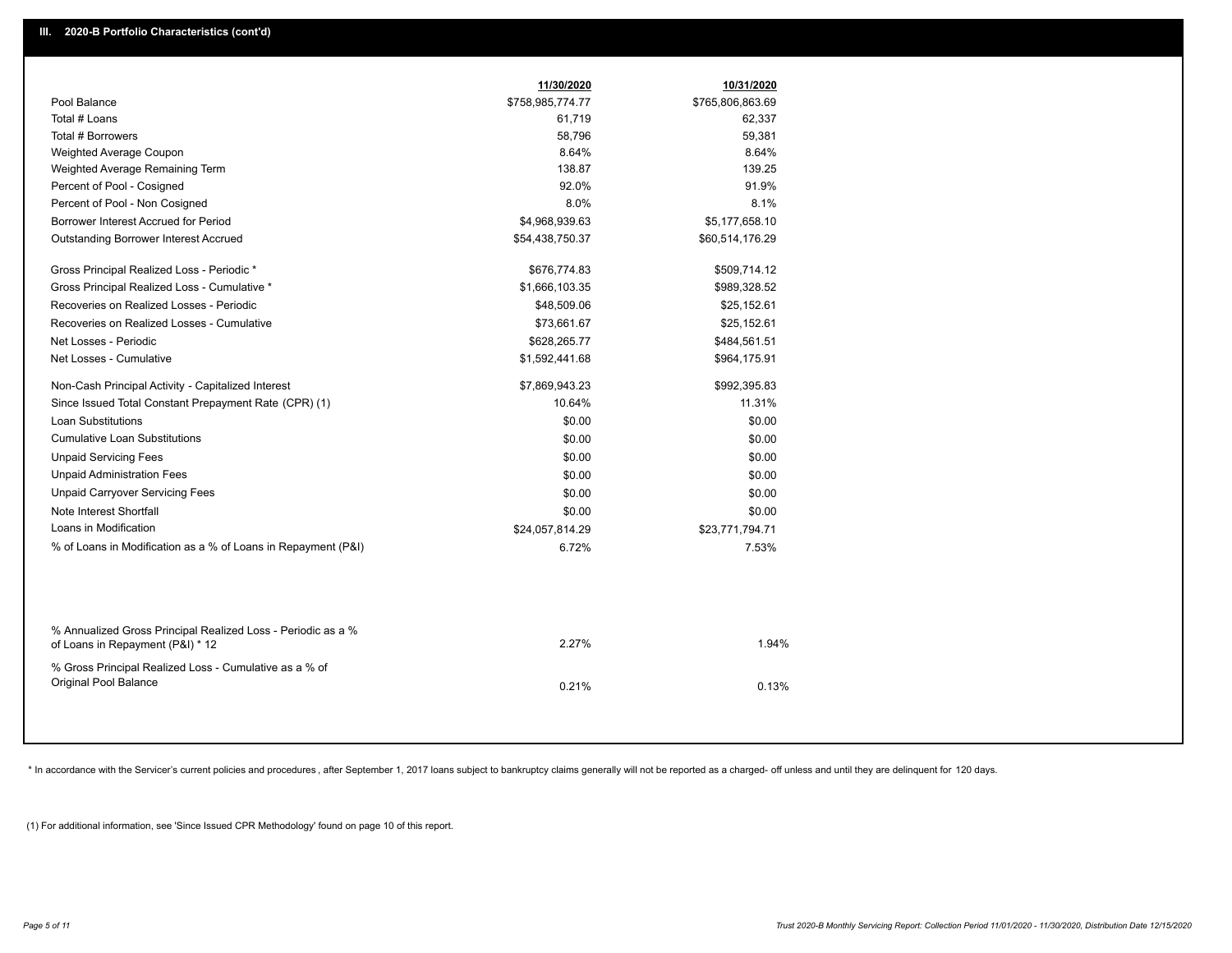#### **Loan Program**  A

|                                    | Weighted<br><b>Average Coupon</b> | # LOANS | <b>\$ AMOUNT</b> | $%$ *    |
|------------------------------------|-----------------------------------|---------|------------------|----------|
| - Smart Option Interest-Only Loans | 7.40%                             | 15,185  | \$146,286,995.69 | 19.274%  |
| - Smart Option Fixed Pay Loans     | 8.67%                             | 15,337  | \$234,729,518.44 | 30.927%  |
| - Smart Option Deferred Loans      | 9.11%                             | 31,197  | \$377,969,260.64 | 49.799%  |
| - Other Loan Programs              | $0.00\%$                          | 0       | \$0.00           | 0.000%   |
| <b>Total</b>                       | 8.64%                             | 61,719  | \$758,985,774.77 | 100.000% |

\* Percentages may not total 100% due to rounding

B

C

**Index Type**

|                       | Weighted<br><b>Average Coupon</b> | # LOANS | <b>\$ AMOUNT</b> | $%$ *    |
|-----------------------|-----------------------------------|---------|------------------|----------|
| - Fixed Rate Loans    | 9.54%                             | 28,956  | \$366,571,333.90 | 48.298%  |
| - LIBOR Indexed Loans | 7.81%                             | 32,763  | \$392,414,440.87 | 51.702%  |
| - Other Index Rates   | $0.00\%$                          |         | \$0.00           | 0.000%   |
| <b>Total</b>          | 8.64%                             | 61,719  | \$758,985,774.77 | 100.000% |

\* Percentages may not total 100% due to rounding

# **Weighted Average Recent FICO**

| $0 - 639$            | 3,405          | \$39,559,311.99  | 5.212%   |
|----------------------|----------------|------------------|----------|
| 640 - 669            | 3,501          | \$40,678,733.27  | 5.360%   |
| 670 - 699            | 7,223          | \$88,762,613.31  | 11.695%  |
| 700 - 739            | 14,001         | \$177,021,480.07 | 23.323%  |
| $740 +$              | 33,585         | \$412,931,489.25 | 54.406%  |
| $N/A$ <sub>(1)</sub> | $\overline{4}$ | \$32,146.88      | 0.004%   |
| <b>Total</b>         | 61,719         | \$758,985,774.77 | 100.000% |

To conform with company standard reporting these sections now include Princial and Interest Accrued to Capitalize .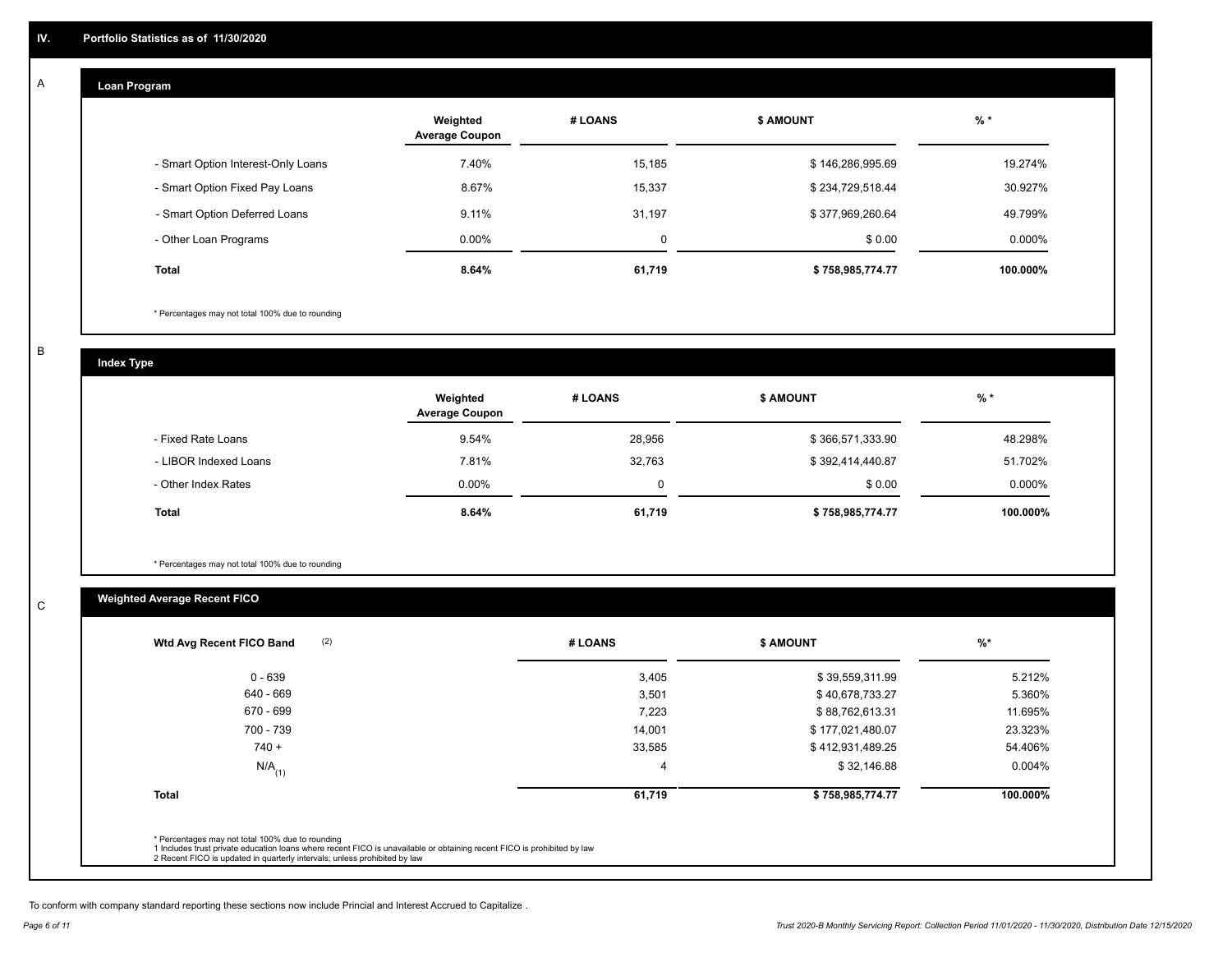| V. |       | 2020-B Reserve Account and Principal Distribution Calculations                       |                  |  |
|----|-------|--------------------------------------------------------------------------------------|------------------|--|
| Α. |       | <b>Reserve Account</b>                                                               |                  |  |
|    |       | Specified Reserve Account Balance                                                    | \$2,002,442.00   |  |
|    |       | Actual Reserve Account Balance                                                       | \$2,002,442.00   |  |
| В. |       | <b>Principal Distribution Amount</b>                                                 |                  |  |
|    | j.    | Class A Notes Outstanding                                                            | \$606,193,270.92 |  |
|    | ii.   | Pool Balance                                                                         | \$758,985,774.77 |  |
|    | iii.  | First Priority Principal Distribution Amount (i - ii)                                | \$0.00           |  |
|    | iv.   | Class A and B Notes Outstanding                                                      | \$659,193,270.92 |  |
|    |       |                                                                                      |                  |  |
|    | v.    | First Priority Principal Distribution Amount                                         | \$0.00           |  |
|    | vi.   | Pool Balance                                                                         | \$758,985,774.77 |  |
|    | vii.  | Specified Overcollateralization Amount                                               | \$189,746,443.69 |  |
|    | viii. | Regular Principal Distribution Amount (if (iv > 0, (iv - v) - (vi - vii))            | \$89,953,939.84  |  |
|    | ix.   | Pool Balance                                                                         | \$758,985,774.77 |  |
|    | Х.    | 10% of Initial Pool Balance                                                          | \$78,714,074.09  |  |
|    | xi.   | First Priority Principal Distribution Amount                                         | \$0.00           |  |
|    | xii.  | Regular Principal Distribution Amount                                                | \$89,953,939.84  |  |
|    | xiii. | Available Funds (after payment of waterfall items A through I)                       | \$0.00           |  |
|    |       | xiv. Additional Principal Distribution Amount (if(vi <= x,min(xiii, vi - xi - xii))) | \$0.00           |  |
|    |       |                                                                                      |                  |  |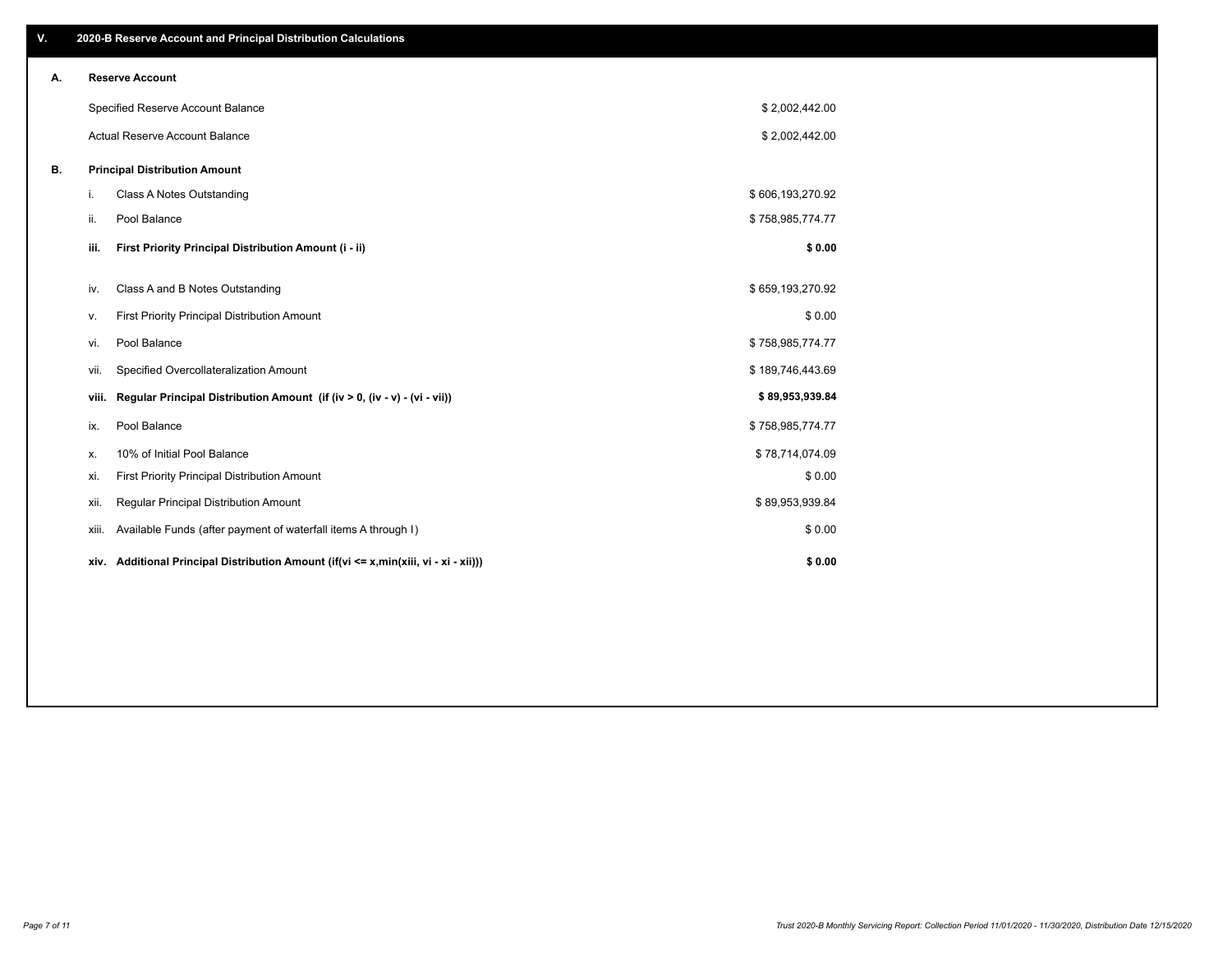|                          |                                                         | Paid           | <b>Funds Balance</b> |
|--------------------------|---------------------------------------------------------|----------------|----------------------|
|                          | <b>Total Available Funds</b>                            |                | \$11,141,838.25      |
|                          |                                                         |                |                      |
| A                        | <b>Trustee Fees</b>                                     | \$25,875.00    | \$11,115,963.25      |
| В                        | <b>Servicing Fees</b>                                   | \$473,372.31   | \$10,642,590.94      |
| C                        | i. Administration Fees                                  | \$8,333.00     | \$10,634,257.94      |
|                          | ii. Unreimbursed Administrator Advances plus any Unpaid | \$0.00         | \$10,634,257.94      |
| D                        | Class A Noteholders Interest Distribution Amount        | \$647,883.68   | \$9,986,374.26       |
| E.                       | <b>First Priority Principal Payment</b>                 | \$0.00         | \$9,986,374.26       |
| F.                       | Class B Noteholders Interest Distribution Amount        | \$121,900.00   | \$9,864,474.26       |
| G                        | <b>Reinstatement Reserve Account</b>                    | \$0.00         | \$9,864,474.26       |
| H                        | <b>Regular Principal Distribution</b>                   | \$9,864,474.26 | \$0.00               |
| $\overline{\phantom{a}}$ | <b>Carryover Servicing Fees</b>                         | \$0.00         | \$0.00               |
| J                        | Additional Principal Distribution Amount                | \$0.00         | \$0.00               |
| Κ                        | Unpaid Expenses of Trustee                              | \$0.00         | \$0.00               |
| L                        | Unpaid Expenses of Administrator                        | \$0.00         | \$0.00               |
| м                        | Remaining Funds to the Residual Certificateholders      | \$0.00         | \$0.00               |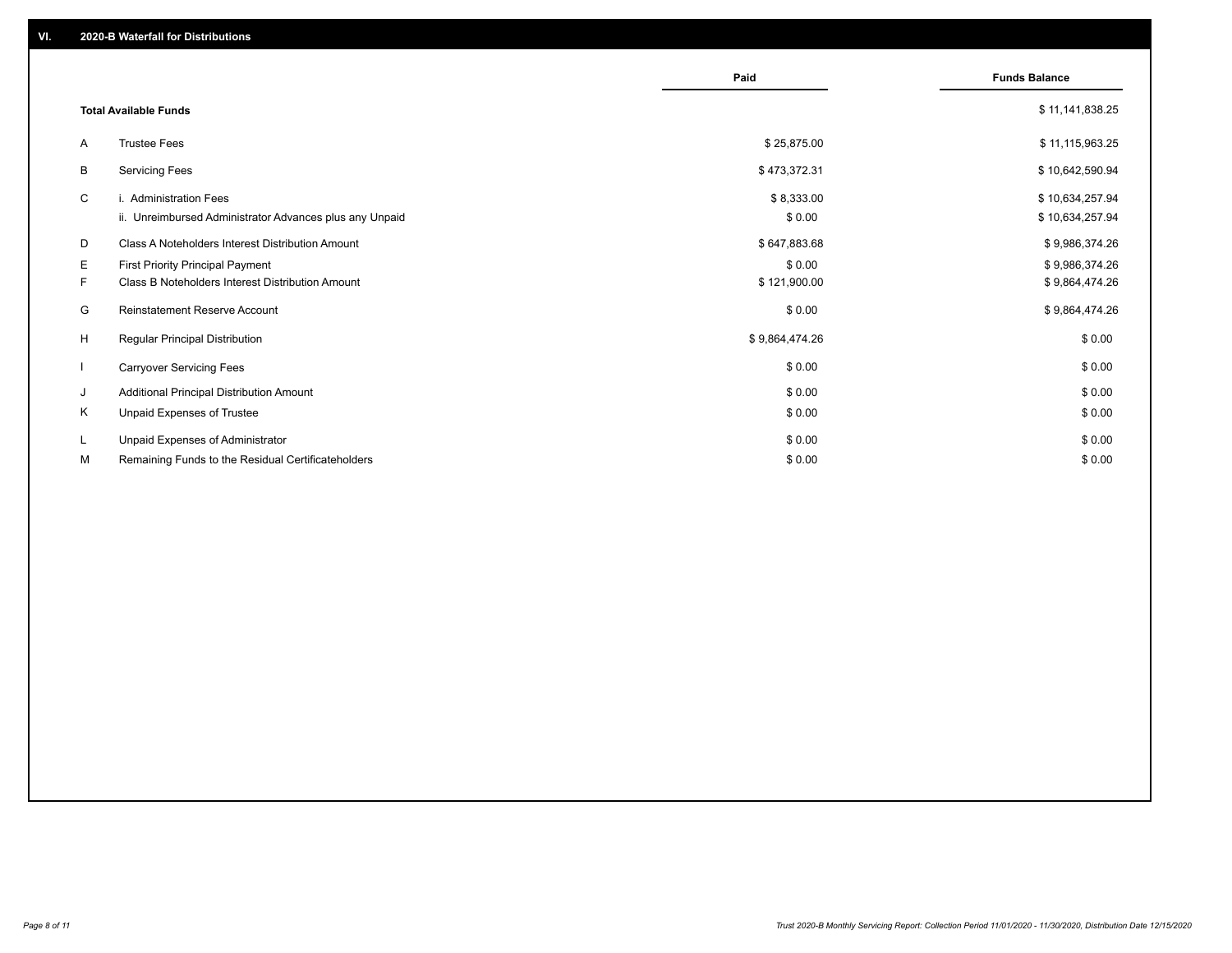| A <sub>1</sub> A        | A <sub>1</sub> B        | В                       |
|-------------------------|-------------------------|-------------------------|
| 78449XAA0               | 78449XAB8               | 78449XAC6               |
| \$556,140,615.52        | \$50,052,655.40         | \$53,000,000.00         |
| <b>FIXED</b>            | <b>LIBOR</b>            | <b>FIXED</b>            |
| 1.29%                   | 1.10%                   | 2.76%                   |
| 1 NEW YORK BUSINESS DAY | 1 NEW YORK BUSINESS DAY | 1 NEW YORK BUSINESS DAY |
| 11/15/2020              | 11/16/2020              | 11/15/2020              |
| 12/15/2020              | 12/15/2020              | 12/15/2020              |
| 0.08333333              | 0.08055556              | 0.08333333              |
| 1.29000%                | 1.24088%                | 2.76000%                |
| 0.001075000             | 0.000999598             | 0.002300000             |
| \$597,851.16            | \$50,032.52             | \$121,900.00            |
| $\frac{1}{2}$           | $\mathsf{\$}$ -         | $\mathsf{\$}$ -         |
| \$597,851.16            | \$50,032.52             | \$121,900.00            |
| \$597,851.16            | \$50,032.52             | \$121,900.00            |
| $$ -$                   | \$-                     | $\mathcal{S}$ -         |
| \$9,049,976.39          | \$814,497.87            | $\mathcal{S}$ -         |
| \$547,090,639.13        | \$49,238,157.53         | \$53,000,000.00         |
| 0.015083294             | 0.015083294             | 0.000000000             |
| 0.911817732             | 0.911817732             | 1.000000000             |
|                         |                         |                         |

\* Pay rates for Current Distribution. For the interest rates applicable to the next distribution date, please see https://www.salliemae.com/about/investors/data/SMBabrate.txt.

**VII. 2020-B Distributions**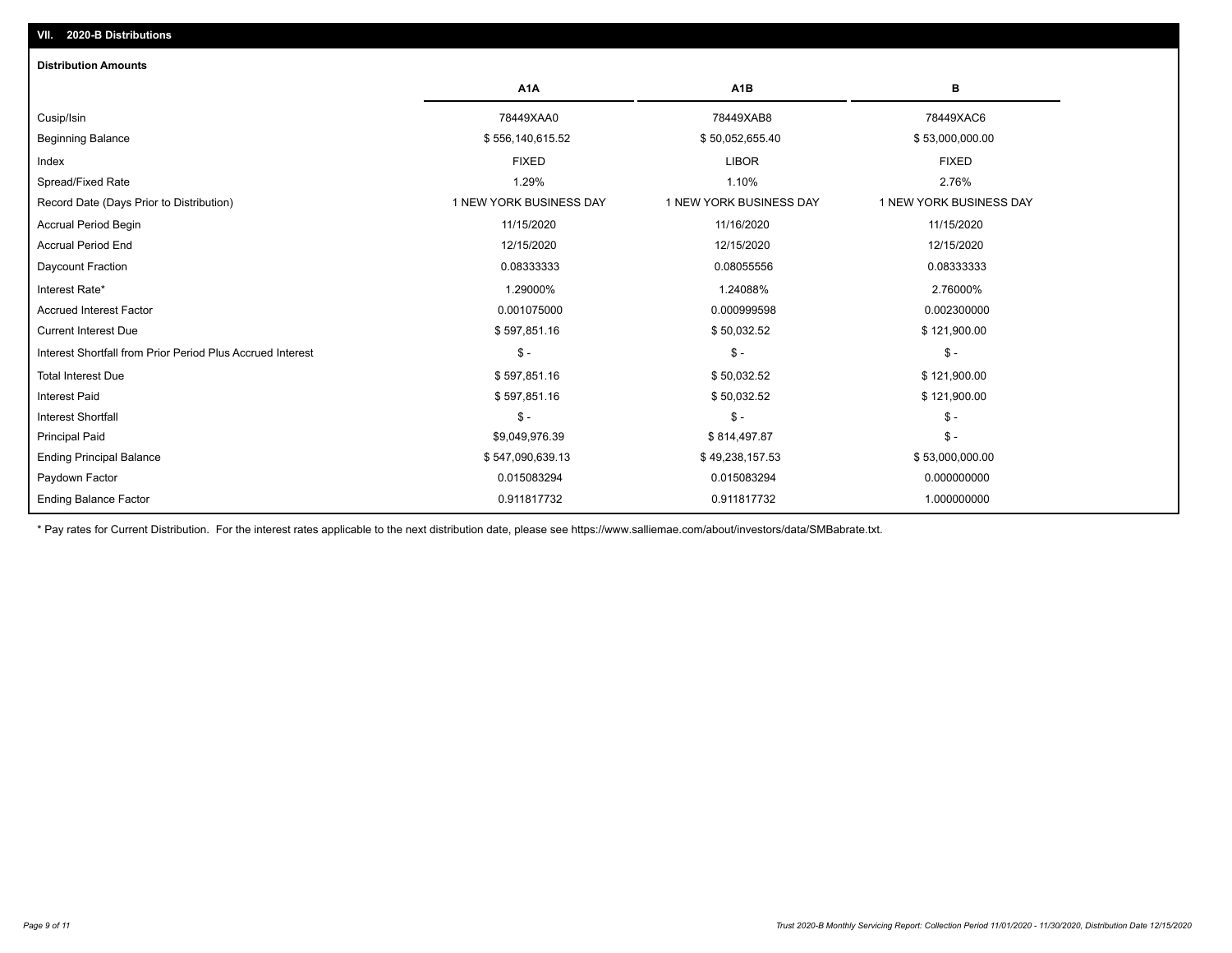## **Since Issued Total CPR**

$$
\text{total CPR} = 1 - \left(\frac{APB}{PPB}\right)^{\left(\frac{12}{MSC}\right)}
$$

APB = Actual period-end Pool Balance PPB = Projected period-end Pool Balance assuming no prepayments and no defaults Pool Balance = Sum(Principal Balance + Interest Accrued to Capitalize Balance) MSC = Months Since Cut-Off

### **Since-Issued Total Constant Prepayment Rate (CPR)**

Since-Issued Total CPR measures prepayments, both voluntary and involuntary, for a trust student loan pool over the life of a transaction. For each trust distribution, the actual month-end pool balance is compared against a month-end pool balance originally projected at issuance assuming no prepayments and defaults. For purposes of Since- Issued Total CPR calculations, projected period end pool balance assumes in-school status loans have up to a six month grace period before moving to repayment, grace status loans remain in grace status until their status end date and then to move to full principal and interest repayment, loans subject to interim interest or fixed payments during their in-school and grace period continue paying interim interest or fixed payments until full principal and interest repayment begins, all other trust loans are in full principal and interest repayment status, and that no trust loan in full principal and interest repayment moves from full principal and interest repayment status to any other status.